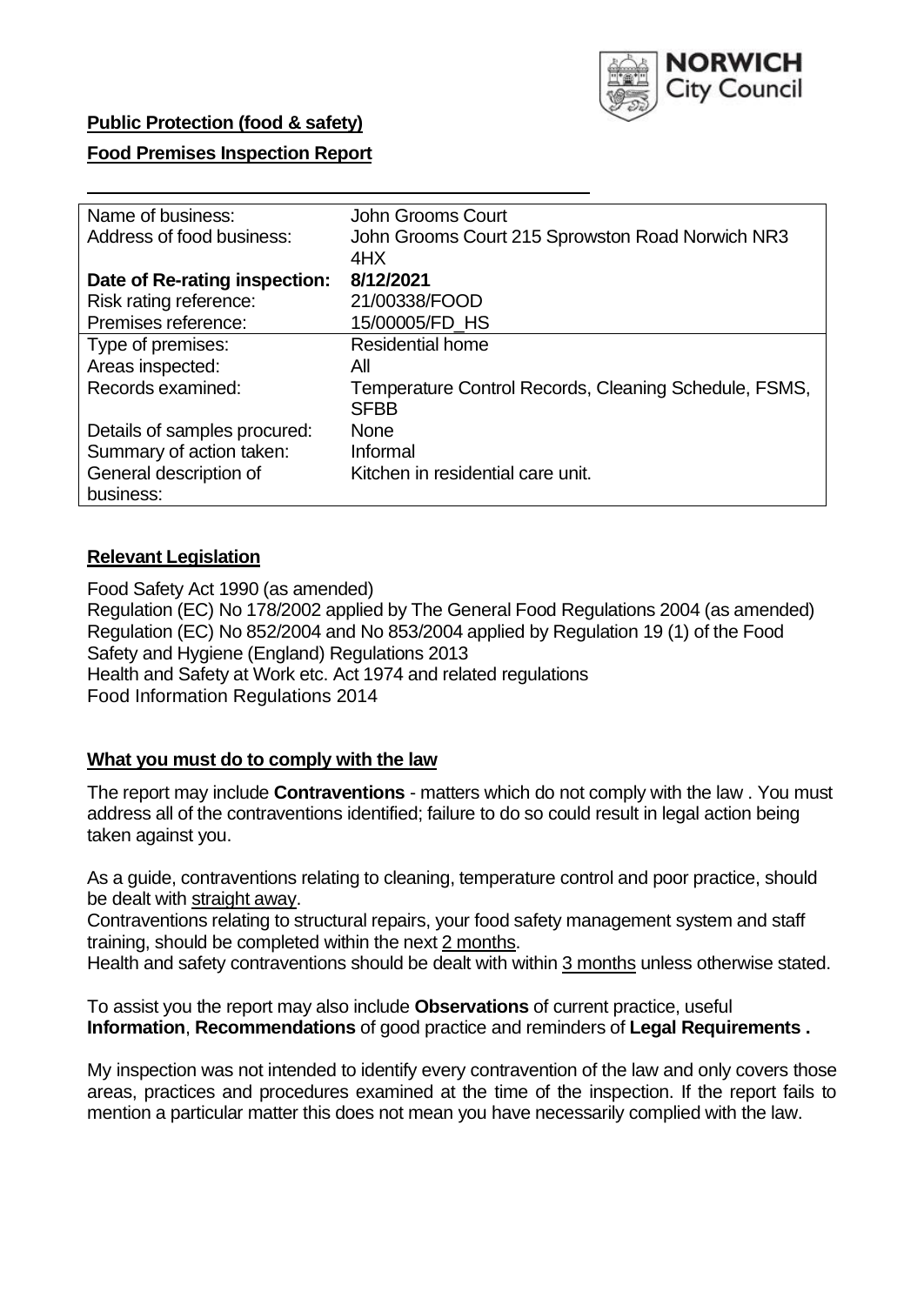# **FOOD SAFETY**

## **How we calculate your Food Hygiene Rating:**

The food safety section has been divided into the three areas which you are scored against for the hygiene rating: 1. food hygiene and safety procedures, 2. structural requirements and 3. confidence in management/control procedures. Each section begins with a summary of what was observed and the score you have been given. Details of how these scores combine to produce your overall food hygiene rating are shown in the table.

| <b>Compliance Area</b>                     |          |                 |           | <b>You Score</b> |           |    |           |    |          |  |  |
|--------------------------------------------|----------|-----------------|-----------|------------------|-----------|----|-----------|----|----------|--|--|
| Food Hygiene and Safety                    |          |                 |           | 0                | 5.        | 10 | 15        | 20 | 25       |  |  |
| <b>Structure and Cleaning</b>              |          |                 |           | $\Omega$         | 5         | 10 | 15        | 20 | 25       |  |  |
| Confidence in management & control systems |          |                 |           | $\Omega$         | 5         | 10 | 15        | 20 | 30       |  |  |
|                                            |          |                 |           |                  |           |    |           |    |          |  |  |
| <b>Your Total score</b>                    | $0 - 15$ | <b>20</b>       | $25 - 30$ |                  | $35 - 40$ |    | $45 - 50$ |    | > 50     |  |  |
| <b>Your Worst score</b>                    | 5        | 10 <sup>°</sup> | 10        |                  | 15        |    | 20        |    |          |  |  |
|                                            |          |                 |           |                  |           |    |           |    |          |  |  |
| <b>Your Rating is</b>                      | 5        | 4               |           | 3                | 2         |    |           |    | $\Omega$ |  |  |

# **Food Hygiene Rating Re-Scoring Visit**

Date: Wednesday 8<sup>th</sup> December 2021

Following the previous inspection a re-rating visit was requested. The revised score is indicated here. The results of the original inspection are listed below.

Your new revised Food Hygiene Rating is 5 - a very good standard



**Observation** I was pleased to see the following contraventions had been attended to

- A completed and implemented written food safety management system was in operation (Safer Food Better Business-SFBB) plus supplemental recording logs
- Kitchen flooring around feet of equipment cleaned
- Insectocutor fixed
- Dishwasher fixed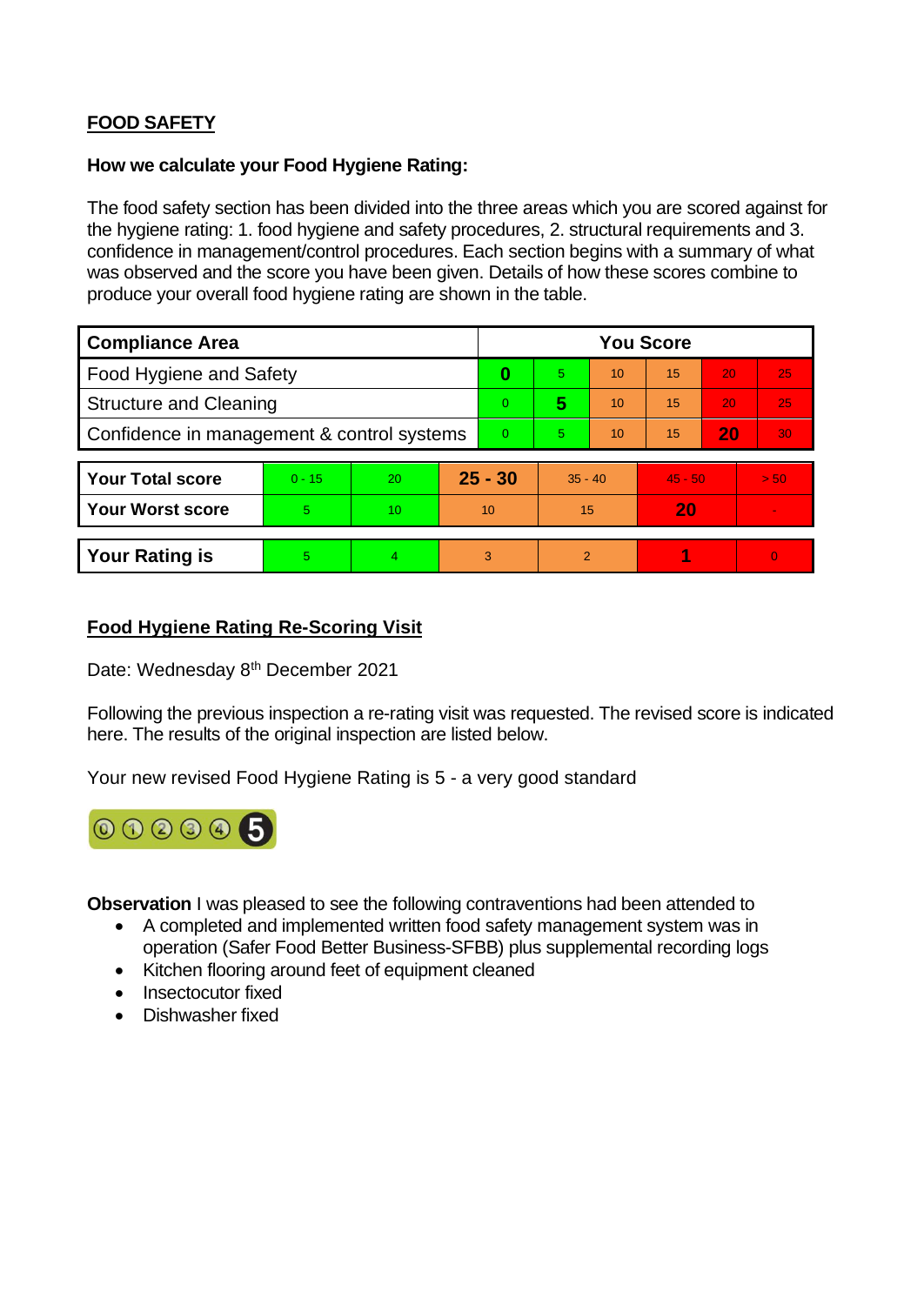Your Food Hygiene Rating is 1 - major improvement is necessary



# **1. Food Hygiene and Safety**

Food Hygiene standards are excellent. You demonstrated full compliance with legal requirements. You have safe food handling practices and procedures and all the necessary control measures to prevent cross-contamination are in place. **(Score 0)** 

#### Hand-washing

**Observation** I was pleased to see hand washing was well managed.

#### Personal Hygiene

**Observation** I was pleased to see that standards of personal hygiene were high.

## **2. Structure and Cleaning**

The structure facilities and standard of cleaning and maintenance are all of a good standard and only minor repairs and/or improvements are required. Pest control and waste disposal provisions are adequate. The minor contraventions require your attention. **(Score 5)** 

## Cleaning of Structure

**Contravention** The following items were dirty and require more frequent and thorough cleaning:

• around equipment feet

## Cleaning Chemicals / Materials / Equipment and Methods

**Observation** I was pleased to see that the premises was kept clean and that your cleaning materials, methods and equipment were able to minimise the spread of harmful bacteria between surfaces.

#### **Maintenance**

**Contravention** The following had not been suitably maintained and must be repaired or replaced:

- broken dishwasher.
- insectoutor not working.

## **3. Confidence in Management**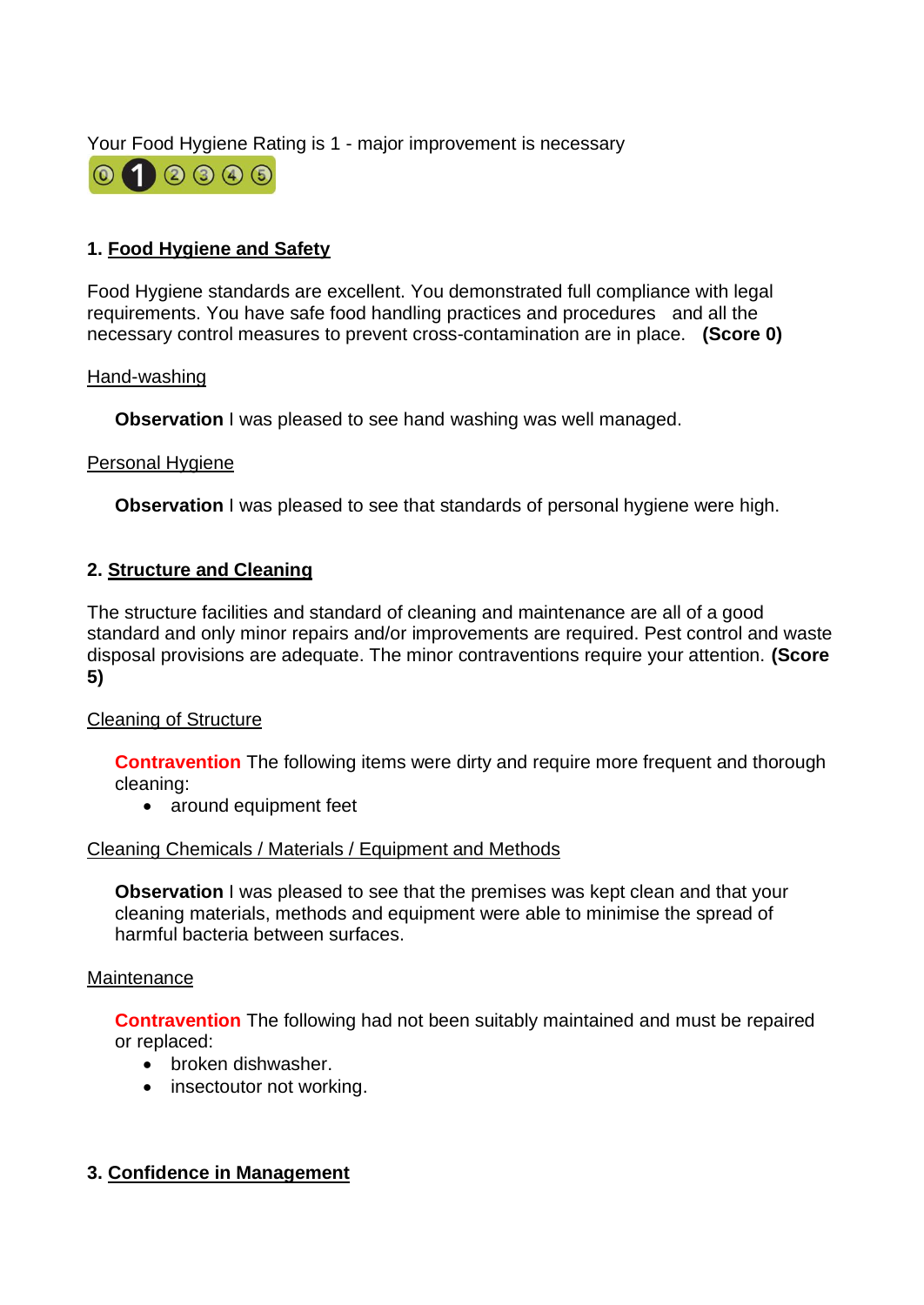There is major non-compliance with legal requirements. Your food safety management system was not written down. The contraventions require your urgent attention. A revisit is planned and formal enforcement action is likely. **(Score 20)** 

## Type of Food Safety Management System Required

**Legal Requirement** Food business operators must put in place, implement and maintain a permanent procedure or procedures based on HACCP principles:

- Identify hazards to food.
- Identify the critical limits (what is acceptable and unacceptable).
- Monitor critical control points to ensure critical limits are met.
- Keep appropriate records to demonstrate control measures are effective.

**Legal Requirement** Ensure that your food safety management system is available on site so your staff can refer to your procedures and so that daily records of checks can be completed.

**Information** You can download a Safer Food Better Business pack and refill diary pages from the FSA website: <www.food.gov.uk/business-industry/caterers/sfbb>

**Information** If you want to keep everything on your computer or tablet an electronic version of the Safer Food Better Business pack is also available on the FSA website <www.food.gov.uk/business-industry/caterers/sfbb>However, do make sure staff have access to it at all times when working.

**Information** Contact us for details of our Safer Food Better Business workshops on 01603 212747 or visit our webpage <www.norwich.gov.uk>

**Recommendation** Choose Safer Food Better Business as your food safety management system. It is simple to implement and requires a minimum amount of record keeping.

**Recommendation** MyHACCP is a free web tool that will guide you through the process of developing a food safety management system based on Hazard Analysis and Critical Control Point (HACCP)<www.myhaccp.food.gov.uk>

**Recommendation** You can buy a printed copy of Safer Food Better Business or a diary refill pack via our website<www.norwich.gov.uk/sfbb>

## Food Hazard Identification and Control

**Contravention** The following Safer Food Better Business SAFE METHODS are incomplete:

- Cross-contamination
- Cleaning
- Chilling
- Cooking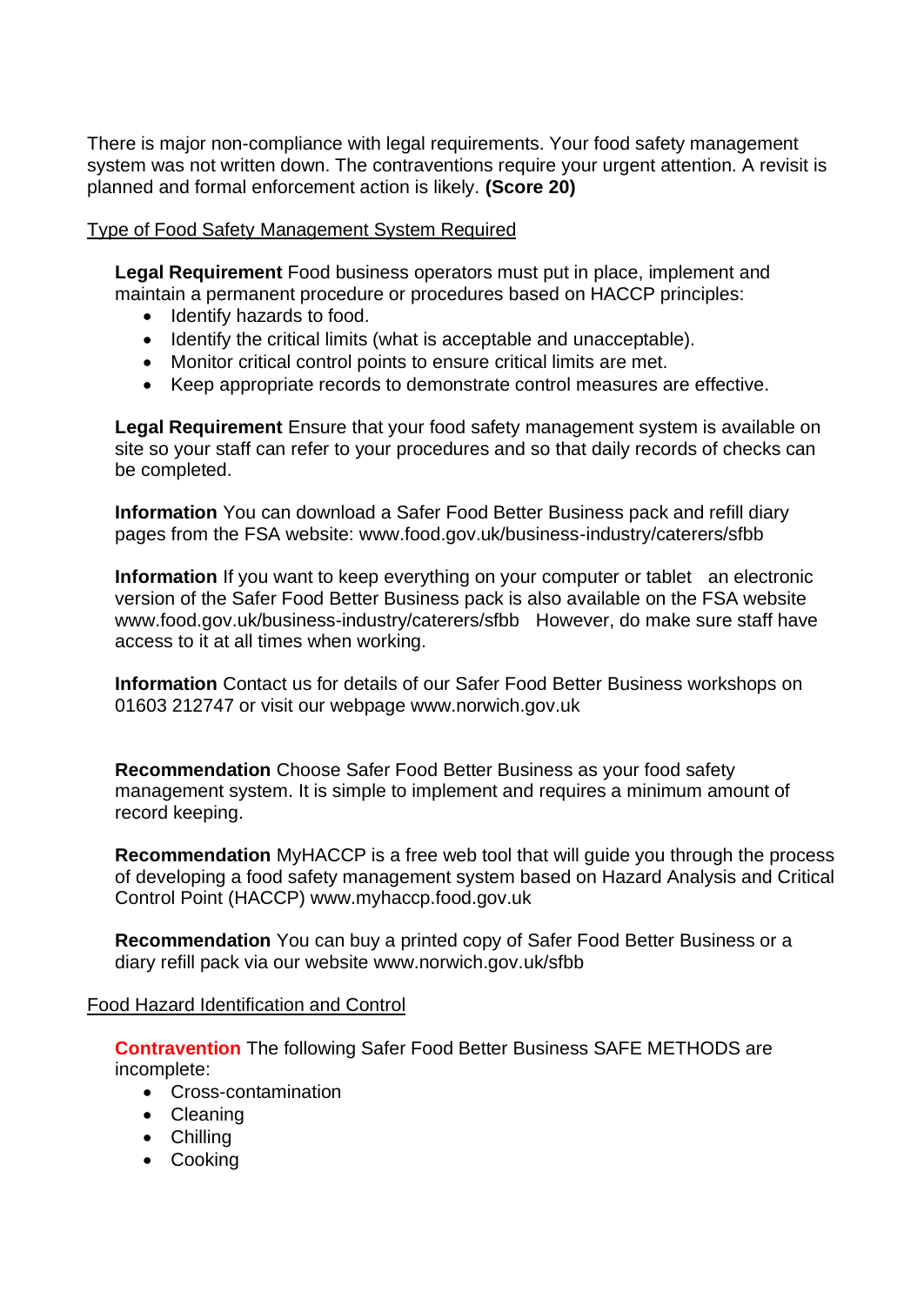**Information** Although you had a printed copy of SFBB catering pack and electronic copy, neither had been completed. I was pleased to note that staff were recording fridge, freezer and cooked food temperatures. These recording sheets did not specify a clear critical limit i.e. hot foods must be above 75°C or fridge temperatures must be below 8°C. Just recordings were noted. However, these temperatures did indicate satisfactory core cooked food temperatures and legal temperature control levels. I was fully satisfied with food safety practises during my inspection.

**Recommendation** I strongly advise you to complete and implement the electronic version of the care home Safer Food Better Business pack that was available on your office PC. You should also amend the current temperature recording sheets/logs and clearly specify what core temperature of cooked foods should achieve as well as what you fridge temperatures should be.

#### **Traceability**

**Observation** Your records were such that food could easily be traced back to its supplier.

#### Infection Control / Sickness / Exclusion Policy

**Observation** Policies were in place to prevent any infected food handler from contaminating food.

#### **Allergens**

**Information** The Food Standards Agency has produced a chart that you may find useful <www.food.gov.uk/sites/default/files/media/document/allergen-chart.pdf>

**Information** Allergen information could be written down on a chalk board or chart, or provided orally by a member of staff. Where the specific allergen information is not provided upfront, clear signposting to where this information could be obtained must be provided.

**Information** The 14 allergens are:

- cereals containing gluten
- crustaceans, for example prawns, crabs, lobster and crayfish
- eggs
- fish
- peanuts
- soybeans
- milk
- nuts, such as almonds, hazelnuts, walnuts, pecan nuts, Brazil nuts, pistachio, cashew and macadamia (Queensland) nuts
- celery (and celeriac)
- mustard
- sesame
- sulphur dioxide, which is a preservative found in some dried fruit